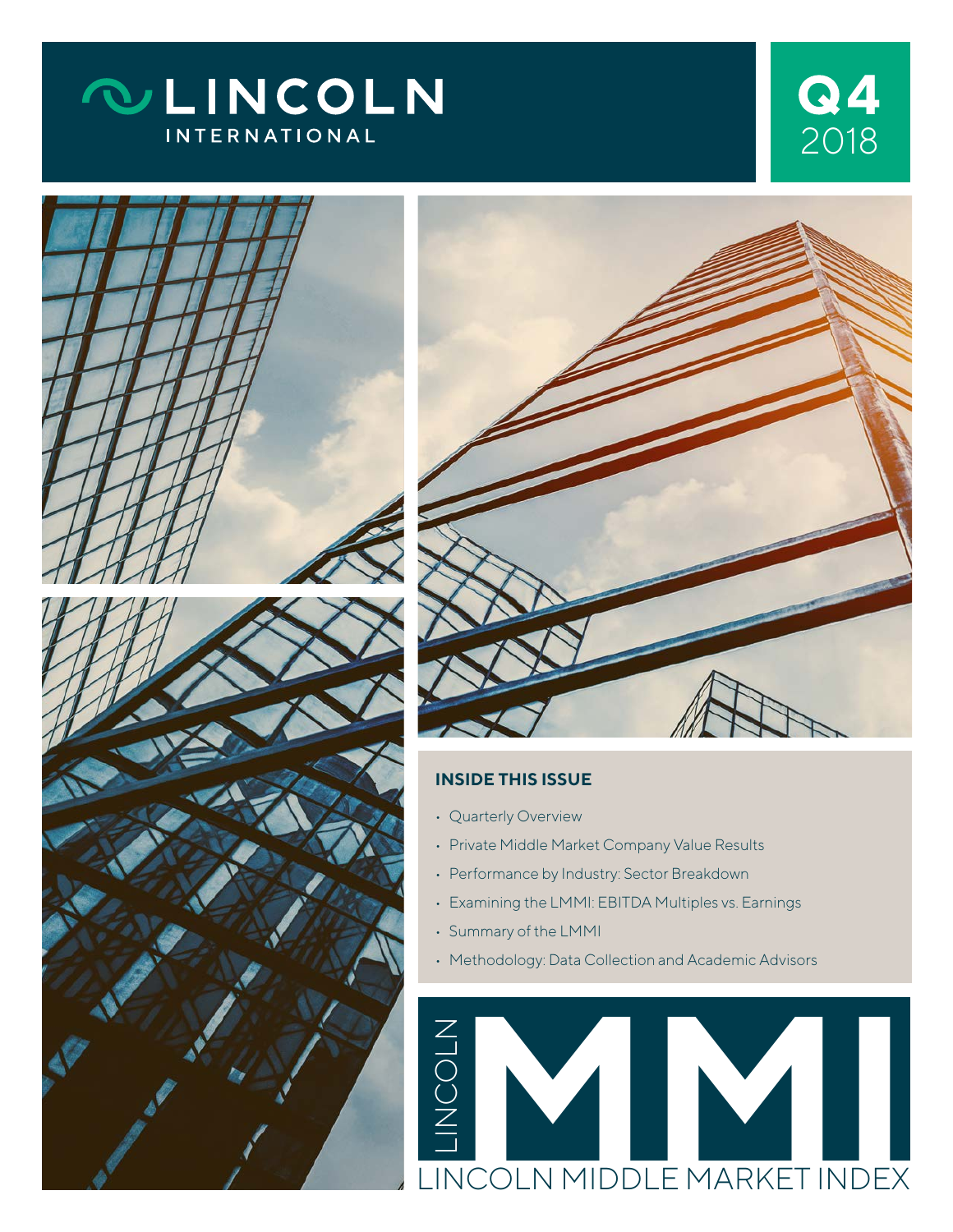

#### **THE LINCOLN MIDDLE MARKET INDEX** DEMONSTRATES THAT PRIVATE MIDDLE COMPANIES GENERATED GREATER EQUITY RETURNS THAN THE S&P IN VOLATILE Q4 2018

Lincoln International's sixth edition of the Lincoln Middle Market Index (Lincoln MMI) reveals that in Q4 2018, middle market enterprise values decreased 2.2%, compared to a 12.5% decrease for enterprise values of S&P 500 companies. The equity values of middle market companies in the Lincoln MMI decreased 4.8%, compared to a decrease in the S&P 500 of 14.0%.

#### About the Lincoln Middle Market Index

The Lincoln MMI is a first-of-its-kind index measuring changes in the enterprise and equity values of private middle market companies over time - and a barometer of the performance of private middle market companies generally. The Lincoln MMI enables private equity firms and other investors to benchmark how private company investments are performing against peers, and how this performance correlates to the S&P 500.

Lincoln designed the Lincoln MMI to solve this problem by measuring the quarterly change in enterprise values for private middle market companies primarily owned by private equity firms. Enterprise value (EV) is the sum of a company's equity value and debt. Lincoln expanded the Lincoln MMI to measure changes in equity value so as to enhance investors' insight into the equity return performance of the middle market.

#### **QUARTERLY OVERVIEW**

- Sixth Edition: Covers Q4 2018
- Measures quarterly changes in the enterprise values of over 425 middle market companies, based on a population of over 1,400 companies primarily owned by private equity firms
- Analyzes the impact from the change in company earnings versus market valuation multiples
- Assess the change in value for six industry sectors
- Expanded in Q1 2019 to also measure changes in equity value of middle market companies

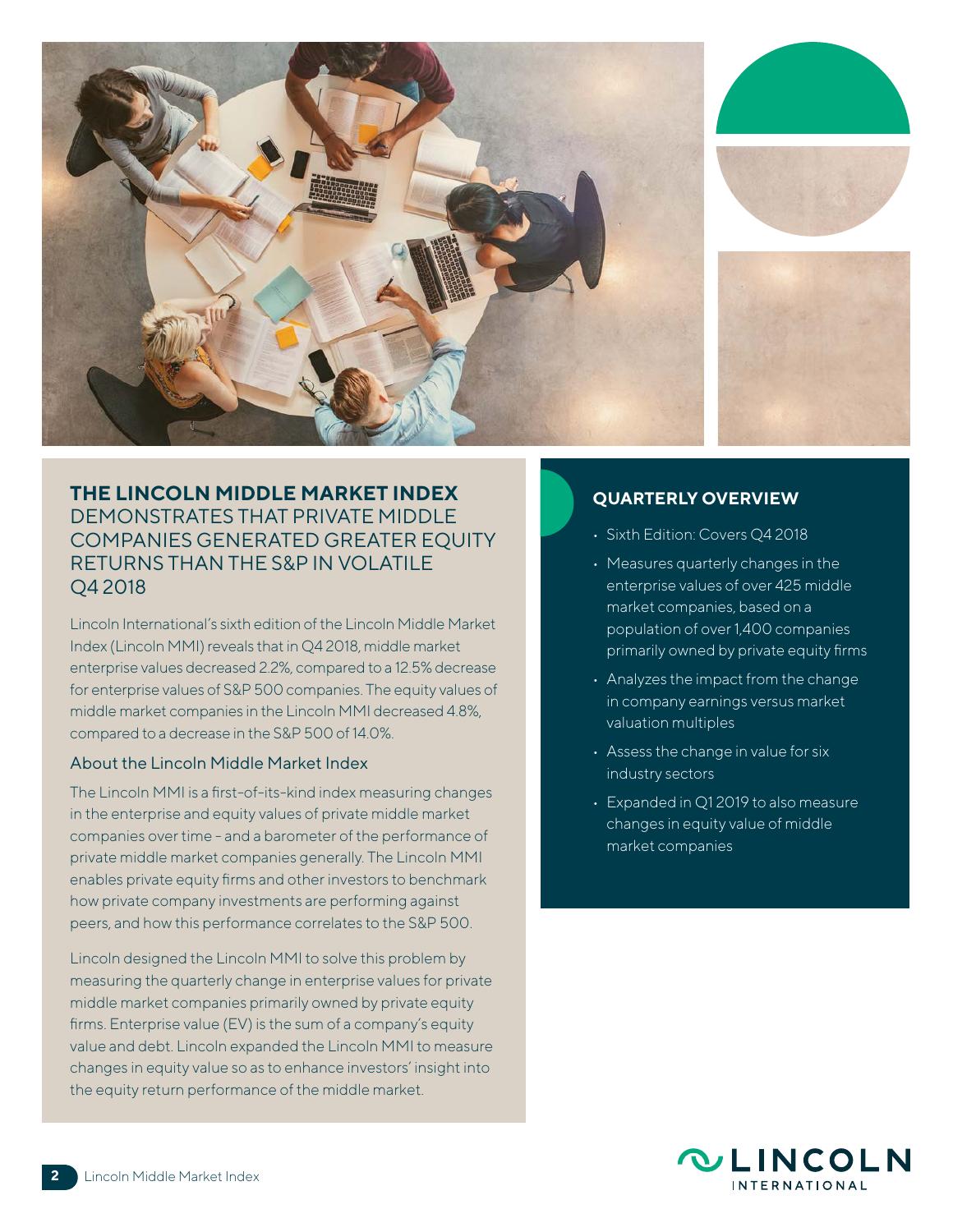## RESULTS: **Smaller Company Value Declines in Private Middle Market Compared to S&P 500**



**NOTE:** Both the Lincoln MMI and S&P 500 EV returns above reflect enterprise values) (S&P 500 EV excludes financial companies for which enterprise value is generally not meaningful; including such companies produces qualitatively similar results)

# **6.2%**

Compound annual growth rate for the Lincoln MMI since inception

Starting at a value of 10,000 as of March 31, 2014, the Lincoln MMI increased by 32.9% cumulatively to 13,294, as of December 31, 2018.

- The Lincoln MMI grew at a compound annual growth rate of 6.2% since inception as compared to 5.5% for the enterprise values of the S&P 500.
- Over the past year, the Lincoln MMI increased by 6.7% whereas enterprise values of the S&P 500 decreased by 4.2% as a result of volatility in Q4 2018.
- The Lincoln MMI shows that middle market enterprise values remain less volatile than those of the S&P 500
	- The Lincoln MMI's volatility is approximately half that of the S&P 500 EV index.
- As a result of significant declines in public market valuations in Q4 2018, the Lincoln MMI has outperformed the S&P 500 EV index since inception.
- Neither index reflects the public market's strong rebound of January and February 2019.



2018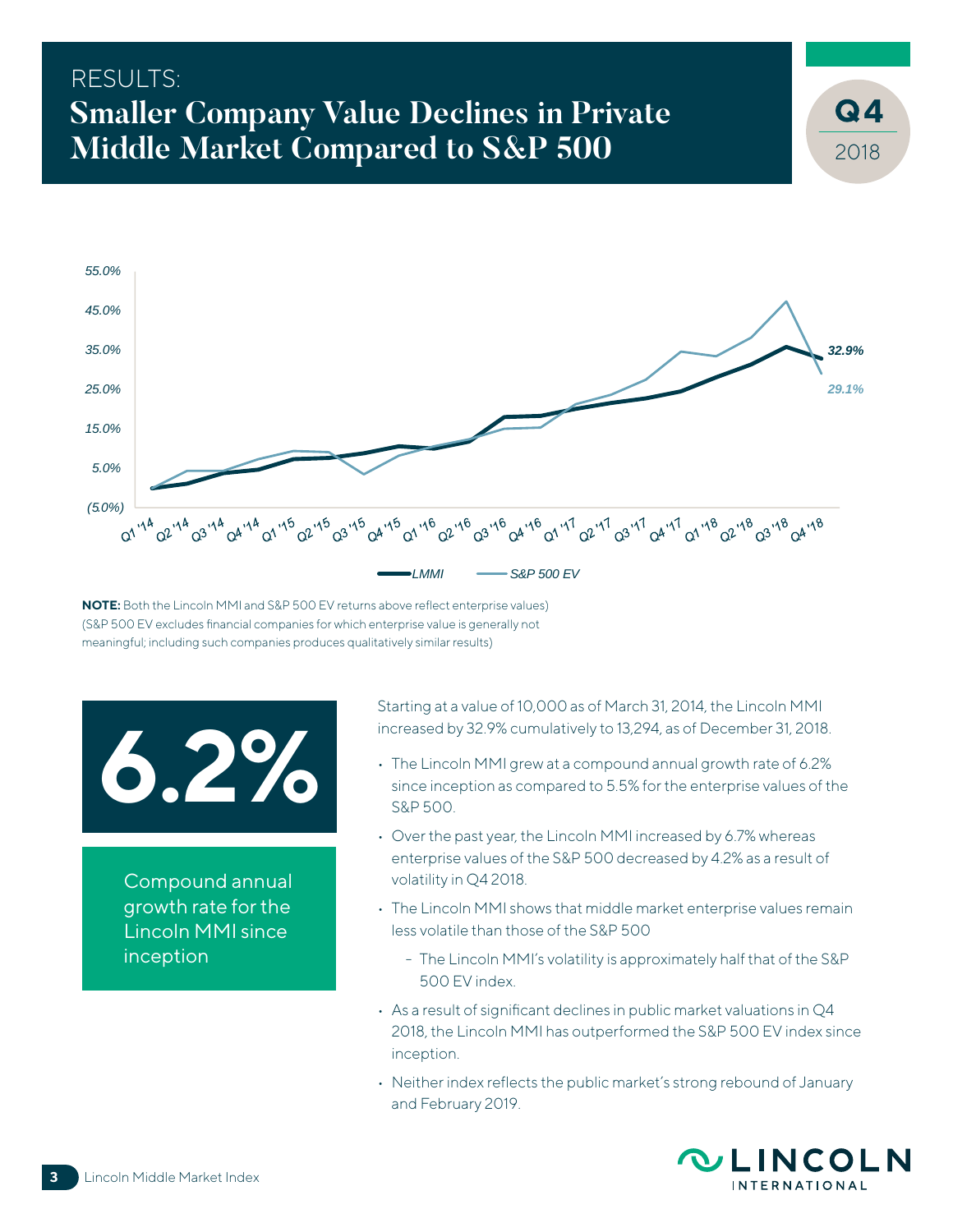## SECTOR BREAKDOWN: **Performance by Industry – Technology Significantly Outperforms Other Sectors**



**14.7%**

Value increase for technology companies in Q4 2018

The technology segment remains the top performing segment over the last year, increasing by 14.7% in 2018. It was the only segment to increase in value in Q4 2018. Energy has seen the largest decline on a quarterly and yearly basis as a result of commodity price volatility as well as regulatory concerns for renewable energy companies.

Whereas industrial companies were the highest performers through the first three quarters of 2018, the sector declined in Q4 2018. Industrial companies experienced the second largest decline in value in Q4 2018, potentially reflecting macroeconomic concerns around tariffs and trade issues.

Persistent softness in retail as well as tariff concerns and weaker restaurant sales may have contributed to the lagging performance of consumer companies.



2018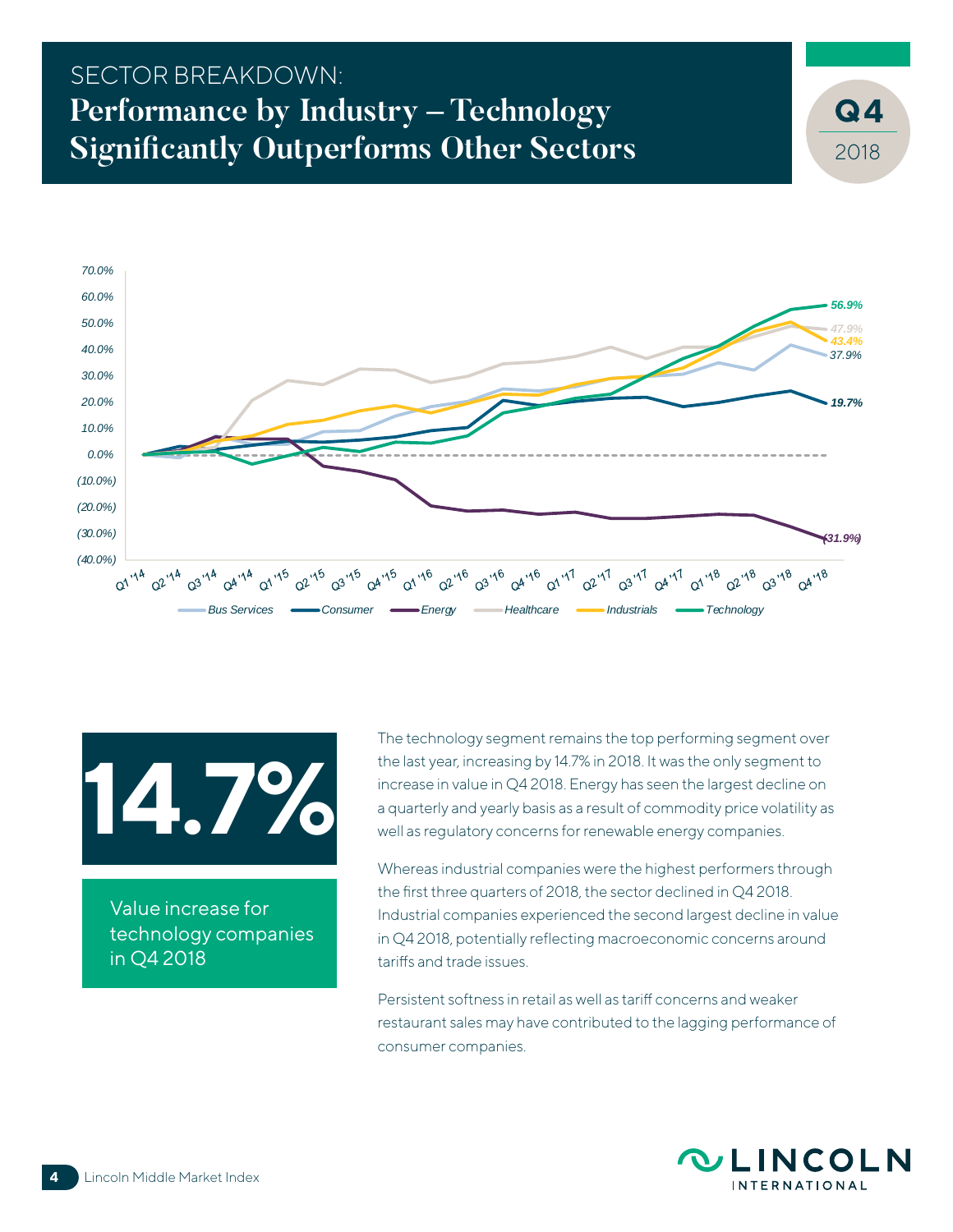# EXAMINING THE LINCOLN MMI: **EBITDA Multiples versus Earnings**



**10%**

Expansion of Lincoln MMI valuation multiples since Q1 2014 The grey line in Graph 3 indicates the quarterly change in Lincoln MMI enterprise values; this change is based on changes in performance (i.e., EBITDA) combined with the change in EBITDA multiples.

Despite multiple contraction in Q4 2018, middle market valuation multiples increased by approximately 10% since the inception of the Lincoln MMI in Q1 2014. In Q4 2018, enterprise value multiples decreased for companies in both the Lincoln MMI and the S&P 500 in aggregate, though multiple contraction was far greater in the public markets. Lincoln noted that despite volatile multiples, earnings remain the more meaningful driver in long term middle market enterprise value growth.



2018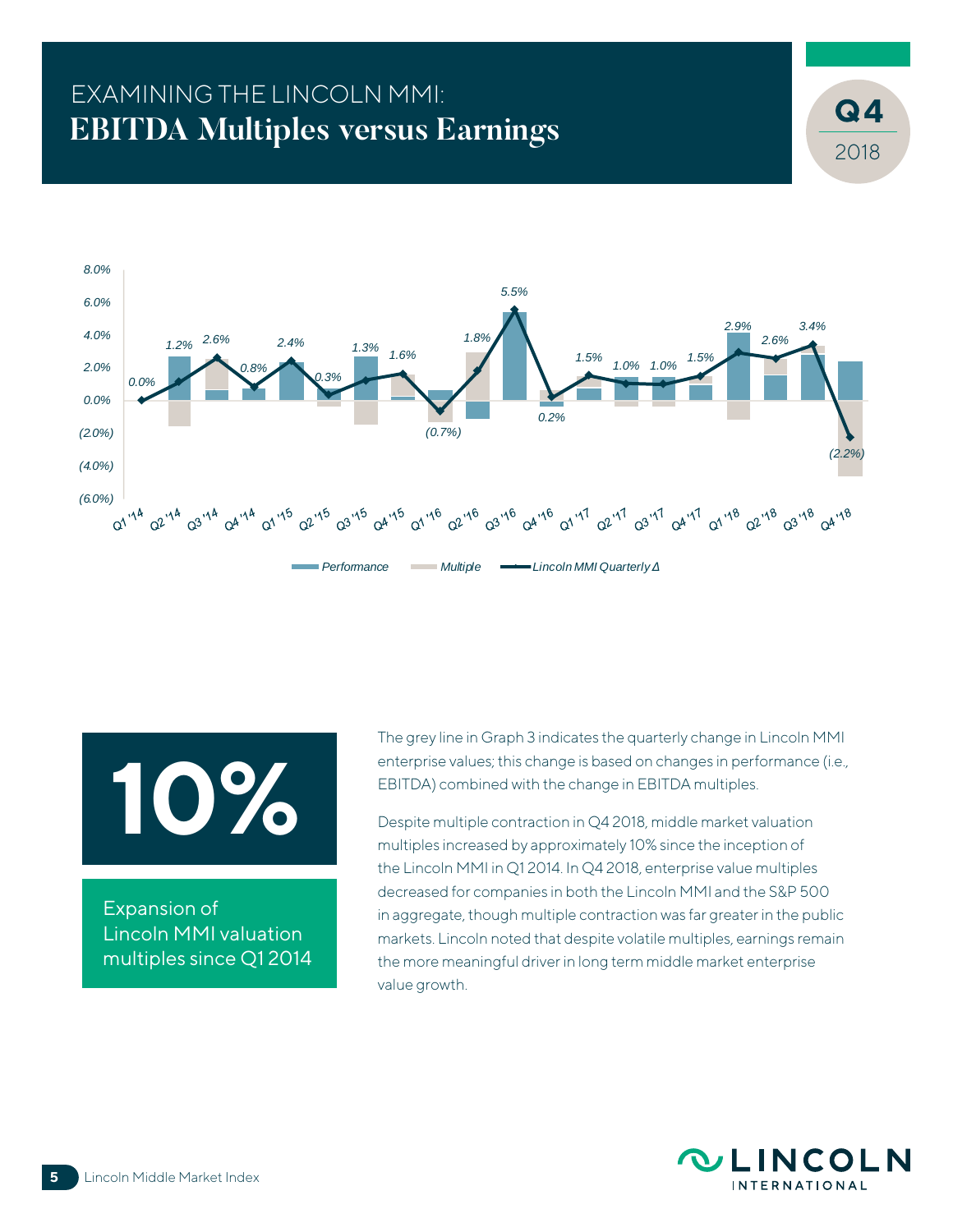# **Middle Market Equity Values Increased in 2018 as the S&P 500 Declined**



**NOTE:** Both the Lincoln MMI EQ and S&P 500 returns above reflect equity values; S&P 500 index level set to 10,000 as of Q1 2014 so as to facilitate comparability)

# **9.8%**

Lincoln MMI equity value compound annual growth rate

Starting at a value of 10,000 as of March 31, 2014, the Lincoln MMI's equity values increased by 56.2% cumulatively to 15,619, as of December 31, 2018.

- The Lincoln MMI's equity values grew at a compound annual growth rate of 9.8% since inception as compared to 6.3% for the S&P 500.
- Strong earnings were the main driver of equity value growth in the middle market, especially in 2018.
- Given that many private equity-owned companies, which comprise the majority of the Lincoln MMI, are more highly leveraged than companies in the S&P 500, the Lincoln MMI's equity values will experience a greater equity return for a given level of enterprise value growth.
- Equity values of the Lincoln MMI experience a greater degree of volatility than enterprise values due to the impact of leverage; however, despite the higher leverage, the volatility of the Lincoln MMI's equity values remains below the volatility of the S&P 500.



2018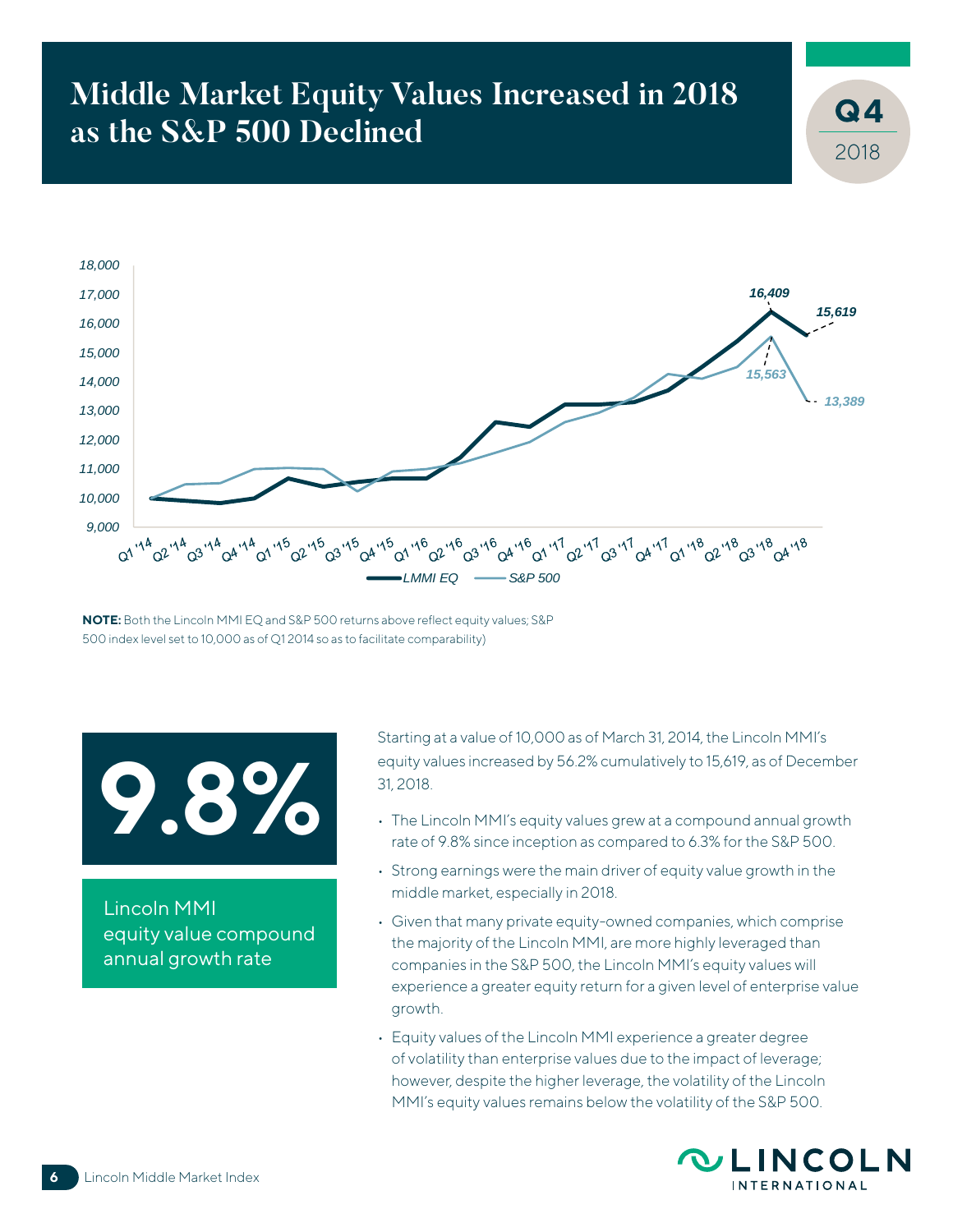# SUMMARY: **The Lincoln MMI**



## OBSERVATIONS:

- Since its inception in Q1 2014, the Lincoln MMI has shown that middle market enterprise value multiples have been less volatile than public company multiples and that earnings, which grew for all companies in every quarter in 2017 and 2018, drive long term value creation.
- Enterprise value multiple contraction in the public market was greater than the private middle market in Q4 2018, though strong fundamental performance partially offset multiple declines in both indices

#### INDUSTRY BREAKDOWN ON AN ENTERPRISE VALUE BASIS:

- Technology was the best performing industry for the third consecutive year and was the only industry to increase in value in Q4 2018
- Industrial companies declined 4.9% during Q4 2018, the second largest decline by segment, reflecting concerns around economic outlook and GDP growth, a stark contrast to the 13.3% growth experienced by Industrial companies through YTD Q3 2018.
- Consumer companies, which comprise about a quarter of the Lincoln MMI, underperformed the rest of the middle market in each quarter of 2018 due to softness in the retail and restaurant sectors and tariff concerns

## EQUITY VALUE RESULTS :

- In 2018, equity values of the Lincoln MMI grew by 13.8%, while the S&P 500 declined by 6.2%.
- Private, middle market equity returns exceeded S&P 500 returns in aggregate since Q1 2014.
- Driven by more stable enterprise value multiples, private, middle market equity values declined just 4.8% compared to a 14.0% decline in the S&P 500.
- The impact of leverage notably increases the volatility of equity returns, though equity volatility of the Lincoln MMI remains below that of the S&P 500

## ENTERPRISE VALUE RESULTS :

- Enterprise value growth for the Lincoln MMI exceeded that of the S&P 500 in 2018, increasing 6.7% for the year compared to a decline of 4.2% in the enterprise values of the S&P 500.
- Enterprise values of the Lincoln MMI declined 2.2% quarter-over-quarter compared to a 12.5% decline for the S&P 500; both indices experienced the steepest quarterly percentage declines since the inception of the Lincoln MMI in Q1 2014.

#### THE LINCOLN MMI:

- Enables investors in private companies, including private equity firms, to benchmark their investments against their peers and the S&P 500 on both enterprise value and equity value bases;
- Demonstrates that middle market private companies generate returns comparable to major public stock market indices with less volatility;
- Offers many unique valuation insights into the fair value of private companies for a wide array of stakeholders and investors; and
- Represents a significant enhancement to the information available to investors in private companies.

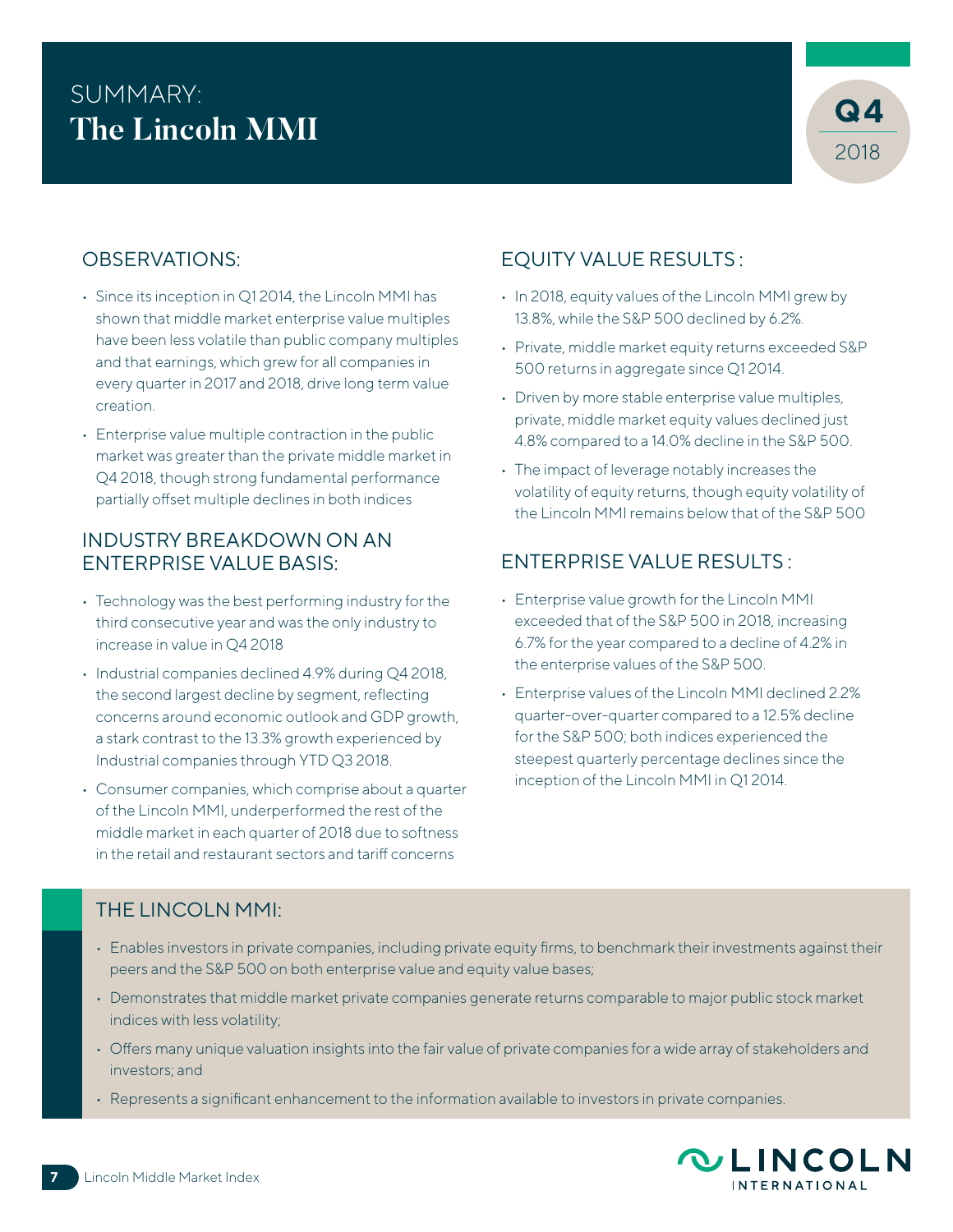

### SOURCE OF DATA AND SAMPLE SIZE

On a quarterly basis, Lincoln determines the enterprise fair value of over 1,400 portfolio companies for approximately 100 sponsors (i.e., private equity groups and lenders to private equity groups). These portfolio companies report quarterly financial results to the sponsor or lender. Lincoln obtains this information and determines the appropriate enterprise value multiple so as to compute the enterprise value in accordance with the fair value measurement principles of generally accepted accounting principles. In assessing enterprise value, Lincoln relies on well accepted valuation methodologies such as the market approach and income approach considering each company's historical and projected performance and other qualitative and quantitative factors. Finally, each valuation is then vetted by auditors, company management, boards of directors and regulators. Upon concluding each quarterly valuation cycle, Lincoln aggregates the underlying financial performance and enterprise value data for analysis.

To construct the Lincoln MMI, Lincoln selects a subsection of the companies valued each quarter, including companies each generating earnings before interest, taxes, depreciation and amortization of less than \$100.0 million, disregarding venture-stage businesses and non-operating entities, such as special purpose entities that own real estate and specialty finance assets. To determine equity value, Lincoln then reduces enterprise value by the face value of a company's debt and debt-like balances.

*For more information, visit www.lincolninternational.com/lincoln-mmi*

**1,500+**

Portfolio Companies are evaluated by Lincoln on a quarterly basis to determine their Enterprise Fair Value **~100**

Sponsors participate in Lincoln MMI i.e. Private Equity Groups & lenders to Private Equity Groups

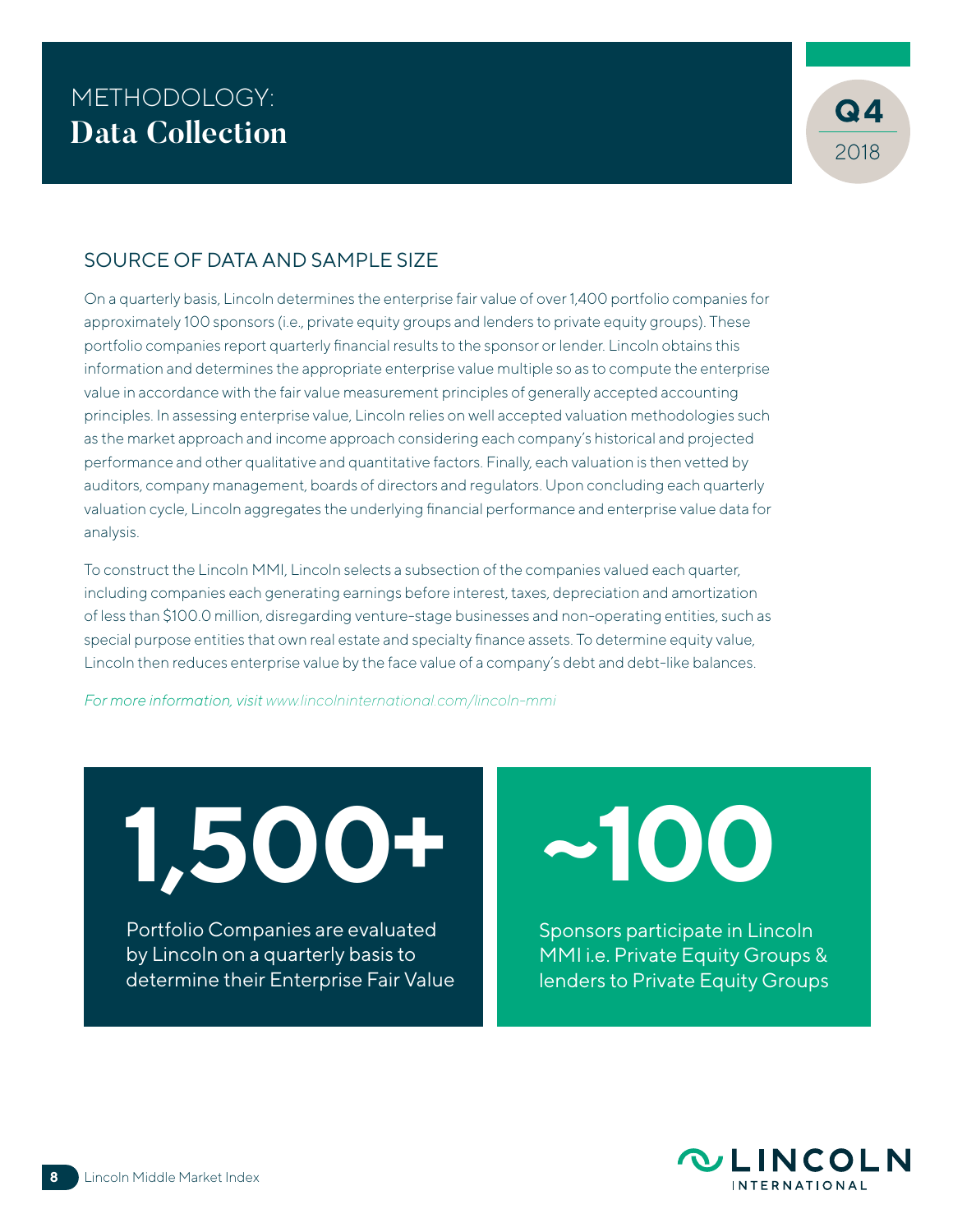

### PROFESSOR STEVEN KAPLAN

Professor Steven Kaplan is the Neubauer Distinguished Service Professor of Entrepreneurship and Finance at the University of Chicago Booth School of Business. Professor Kaplan conducts research on issues in private equity, venture capital, entrepreneurial finance, corporate governance and corporate finance. He has published papers in a number of academic and business journals. Kaplan is a research associate at the National Bureau of Economic Research and an associate editor of the Journal of Financial Economics. Kaplan teaches advanced MBA and executive courses in entrepreneurial finance and private equity, corporate finance, corporate governance, and wealth management. BusinessWeek named him one of the top 12 business school teachers in the country. Kaplan serves on the boards of Morningstar, Zayo Group and the Illinois Venture Capital Association. He has been a member of the faculty since 1988.

Professor Kaplan received his A.B., summa cum laude, in Applied Mathematics and Economics from Harvard College and earned a Ph.D. in Business Economics from Harvard University.

#### PROFESSOR MICHAEL MINNIS

Professor Michael Minnis is an Associate Professor of Accounting at the University of Chicago Booth School of Business. Professor Minnis studies the role of accounting information in allocating investment efficiently by both management and capital providers, the use of financial reporting in mitigating information opacity issues of privately-held firms, and the interplay within management in the production and use of financial information. His research includes identifying unique data and methods to empirically examine issues in a novel way.

Professor Minnis received his Ph.D. from the University of Michigan and his B.S. from the University of Illinois, where he graduated with Highest Honors.